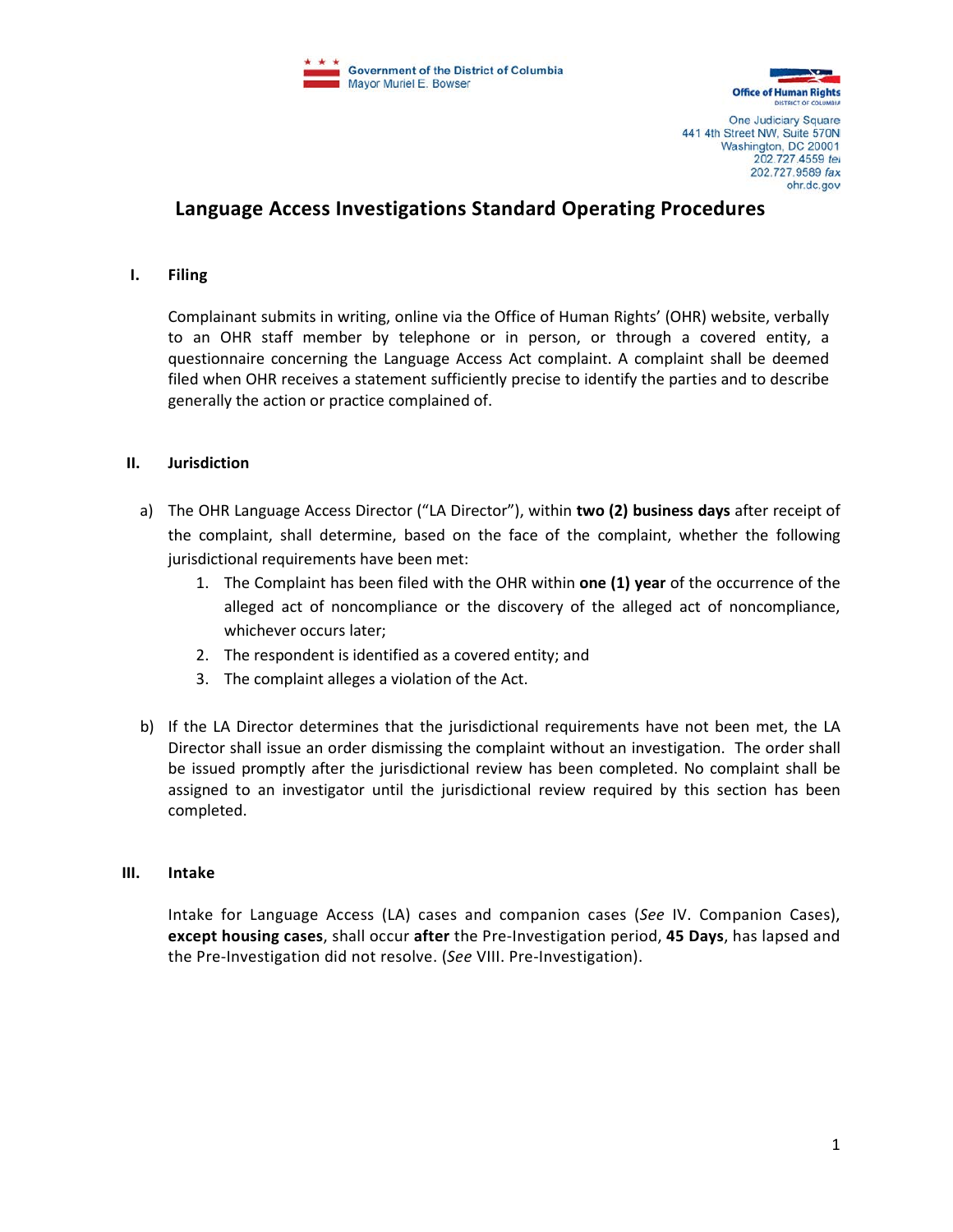

One Judiciary Square 441 4th Street NW, Suite 570N Washington, DC 20001 202.727.4559 tel 202.727.9589 fax ohr.dc.gov

## **IV. Companion Cases[1](#page-1-0)**

- a) If it appears, that in addition to an LA case a companion case can be filed (i.e. denial of public accommodation based on national origin), a separate charge of discrimination shall be drafted. When drafting the companion case, the intake officer will make sure:
	- 1. To obtain relevant additional information necessary to determine if the *prima facie* elements for the new claim are met; and
	- 2. To include only the relevant facts supporting of that *prima facie* case. The intake officer will exclude facts that are only relevant to the LA case.
- b) A case considered a companion case to the LA case (expect housing cases) will not have an intake meeting until after the **forty-five** (**45) day** Pre-Investigation period has lapsed.
- c) Housing/HUD cases shall follow will follow standard OHR procedures outlined for such cases.

## **V. Motions to Dismiss**

- a) Respondent may challenge OHR's authority to fulfill this administrative process, to exercise jurisdiction over the Respondent, or to investigate the timeliness of the public complaint by submitting a Motion to Dismiss to the OHR Office of General Counsel.
- b) A Motion to Dismiss should not address the allegations of the public complaint.
- c) A Motion to Dismiss suspends the pre-investigation or investigation of the public complaint but should not be utilized to delay OHR's administrative procedure.
- d) As a result of OHR's Order issued in response to the Motion to Dismiss, the matter may proceed to pre-investigation or investigation and respondent may be assigned a new position statement due date, or the matter may be administratively dismissed.
- e) Motions to Dismiss should be submitted to the ohr.ogc@dc.gov **within ten (10) calendar** days of receipt of the charge letter.

# **VI. Withdrawal of Complaint, Reopening of Withdrawn or Administratively Dismissed Complaints**

<span id="page-1-0"></span> $1$  A case brought by the same Complainant against the same Respondent based on the same set of facts filed under a law, other than the Language Access Act law, enforced by OHR.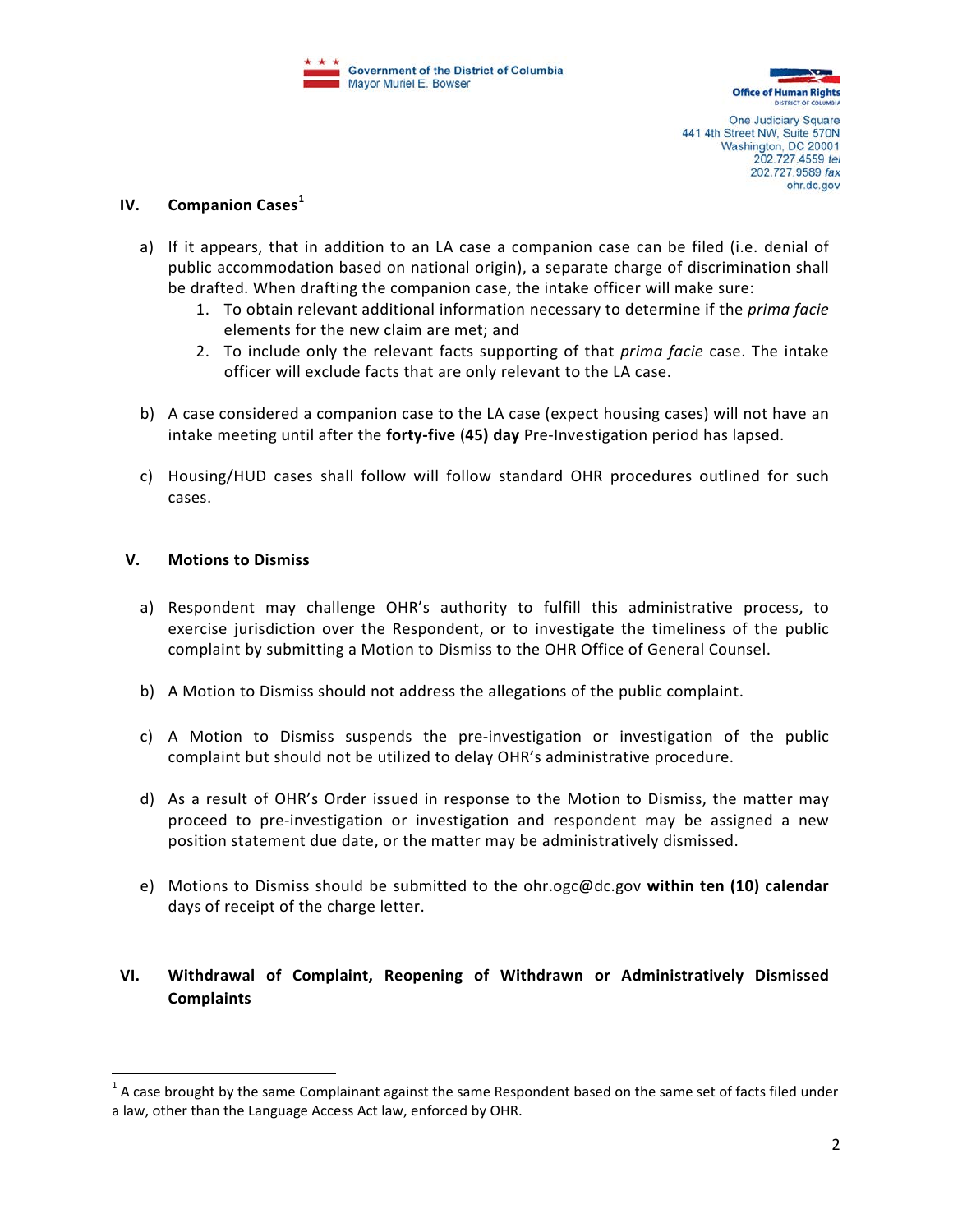

One Judiciary Square 441 4th Street NW, Suite 570N Washington, DC 20001 202.727.4559 tex 202.727.9589 fax ohr.dc.gov

- a) A complaint may be voluntarily withdrawn at the request of the complainant at any time before a final decision and order is issued. The request to withdraw a complaint must be made in writing. The circumstances of a withdrawal may be investigated by the LA Director.
- b) A complainant may request that a complaint previously dismissed for an administrative reason or voluntarily withdrawn be reopened, provided that:
	- 1. The complainant submits a written request within **thirty (30) days** after receiving the order dismissing the complaint and states specifically the reasons why the complaint should be reopened.
	- 2. The LA Director may reopen the case for good reason or in the interest of justice. The decision of the LA Director to reopen a complaint shall be served on all parties to the complaint.
- c) The LA Director shall dismiss a Complaint without prejudice for the following administrative reasons:
	- 1. The complainant has failed to respond or cannot be reached, and OHR does not have sufficient information from the complainant to pursue an investigation; or
	- 2. The complaint fails to state a claim of noncompliance with the Act.
- d) An Order dismissing a complaint for an administrative reason shall state the reason for the dismissal in writing, and shall be served on the parties.

# **VII. Mediation**

- a) Language Access cases will not be mediated by OHR's Mediation Unit; rather the LA Director will engage in the pre-investigation resolution process detailed below.
- b) Companion cases (except housing/HUD cases) will be sent to mediation **after** the **forty-five**  (**45) day** Pre-Investigation period has ended.
- c) Companion housing/HUD cases will be sent to mediation in accordance with OHR standard procedures.

## **VIII. Pre-Investigation**

a) In an attempt to resolve a public complaint before assigning the complaint for investigation: the LA Director will communicate with the respondent to ensure the complainant receives any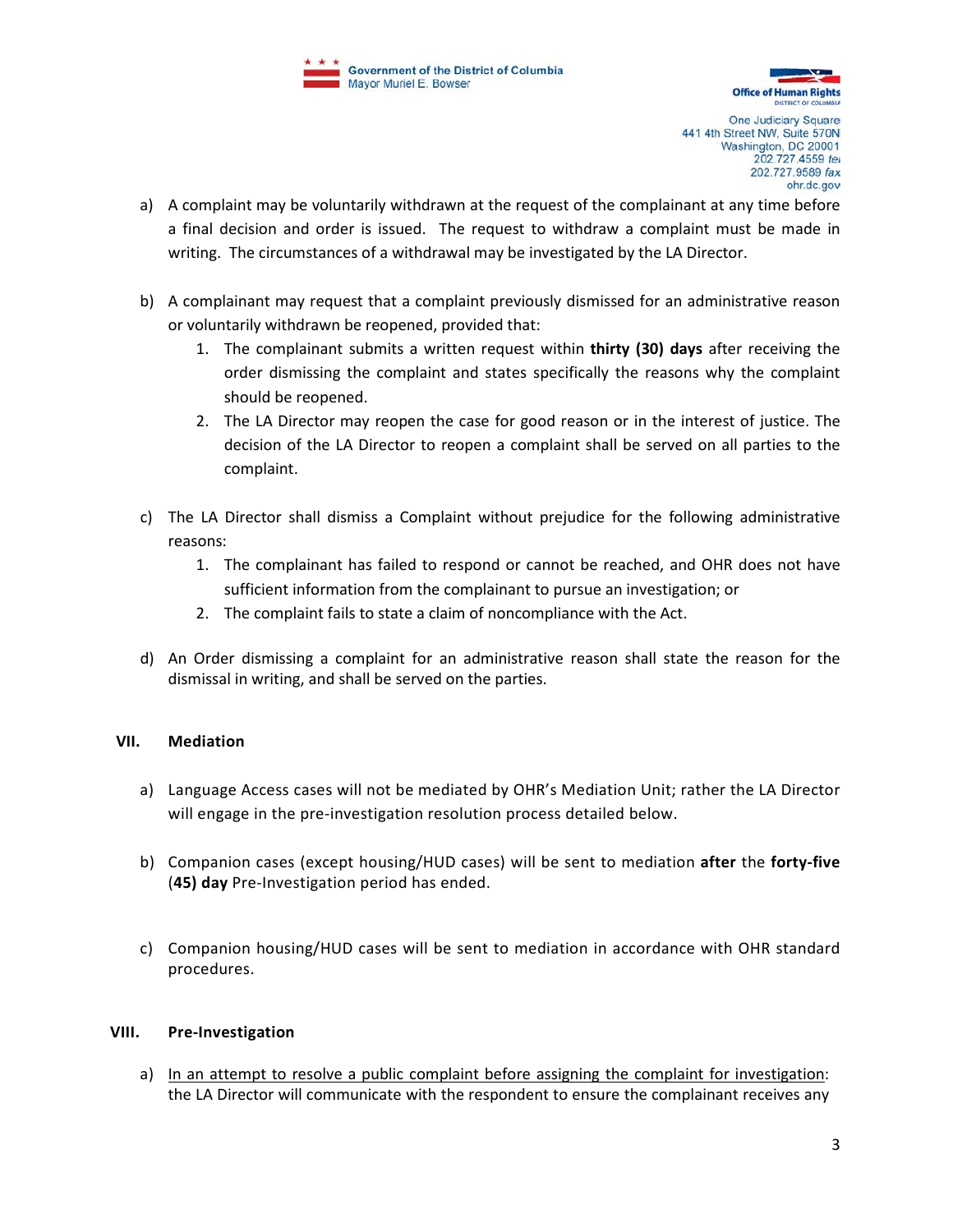

One Judiciary Square 441 4th Street NW, Suite 570N Washington, DC 20001 202.727.4559 tex 202.727.9589 fax ohr.dc.gov

*immediate* information and language access services allegedly sought from the Respondent. The Respondent shall have **ten (10) days** to respond to the LA Director.

- 1. If respondent acknowledges non-compliance with the Act rather than being subject to an investigation, the LA Director shall find the covered entity in noncompliance, and use the information acquired during the OHR's intake procedure to fashion and issue an Order.
- 2. Alternatively, the LA Director will work to develop a solution that is acceptable to the complainant, the covered entity, and the LA Director.
- b) If a complaint is not resolved pursuant to (1 or 2) above **or** within **forty-five (45) days** after the complaint was filed, the LA Director shall transfer the case to the Investigation Unit.
- c) In transferring a complaint to the Investigations Unit, the LA Director shall complete the LA Pre-Investigation Report to be made available to the OHR Investigation Unit via MATS.

# **IX. Investigation (OHR Investigation Unit)**

- a) Once the Investigation Unit receives the Pre-Investigation Report from the LA Director, the intake meeting will take place as scheduled and the case will subsequently be assigned to an Investigator.
- b) Upon assignment of the case to an Investigator, a copy of the complaint shall be served by electronic mail to the director and Language Access Point of Contact ("LAPOC") or Language Access Coordinator ("LAC") of the covered entity that is the subject of the complaint ("Respondent").
- c) The Respondent must provide the assigned Human Rights Officer with a written and notarized position statement responding to each allegation in the charge of discrimination **within ten (10) days** of receipt of the charge.
- d) After receiving all requested documents from the Respondent, the investigator shall provide the Complainant with copies of all documents and information submitted by Respondent, except for documents that the investigator deems to be privileged or confidential.
- e) The Investigator shall provide Complainant with an opportunity to rebut information submitted by the Respondent.
- f) At the completion of the investigation, the investigator shall prepare a report setting forth his or her findings.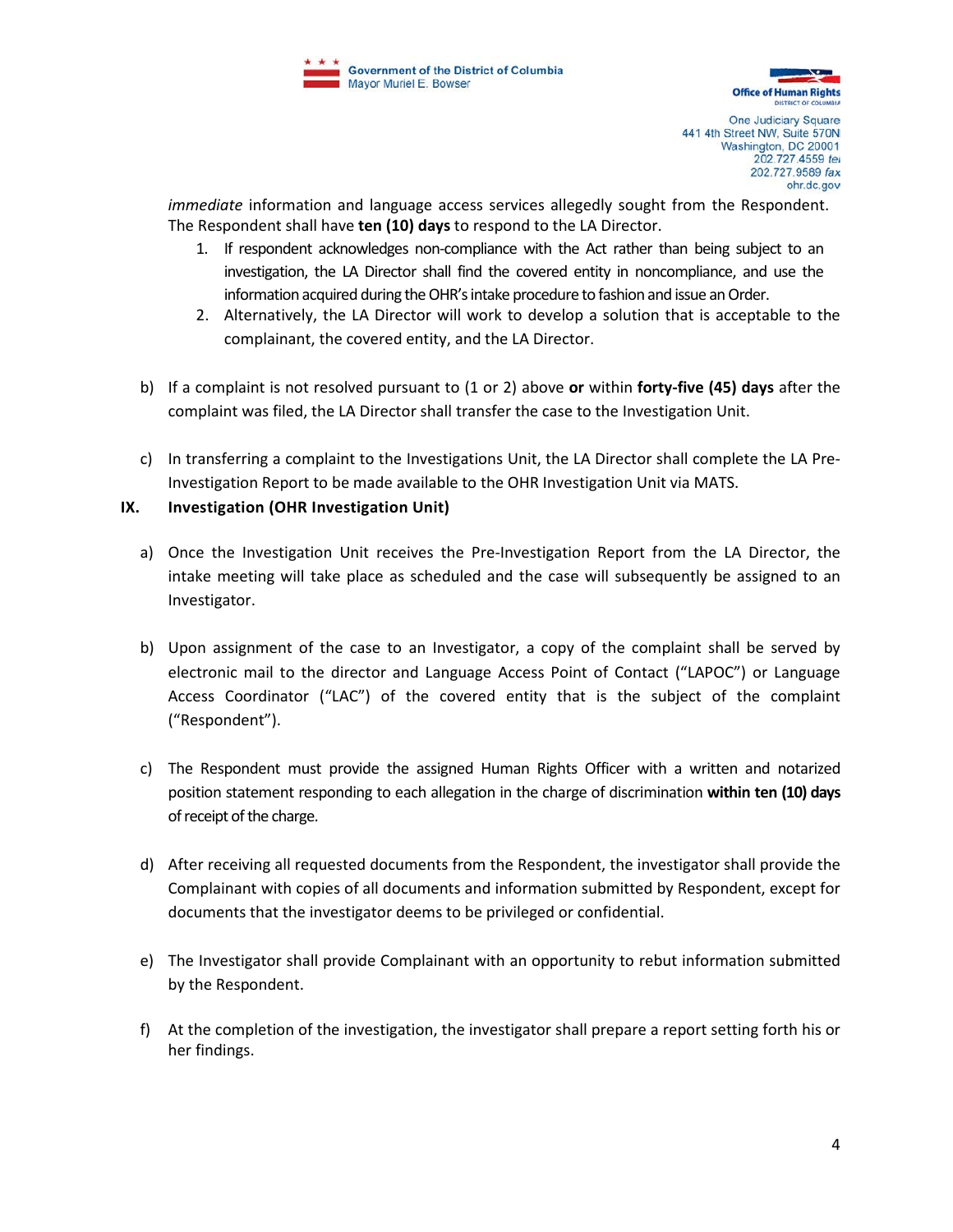



One Judiciary Square 441 4th Street NW, Suite 570N Washington, DC 20001 202.727.4559 tel 202.727.9589 fax ohr.dc.gov

### **X. Determination**

- a) After receiving the Investigator's report, the LA Director shall review and analyze the case and prepare a preliminary decision and order.
- b) The LA Director shall submit the final decision and order to the General Counsel for review.
- c) After consultation with the LA Director, the Director of the OHR shall issue a final decision and order that includes findings of fact and conclusions of law.
- d) The final decision and order shall be issued **within six (6) months** of the date the complaint is filed.

## **XI. Post-Determination**

- a) In the event the final decision and order includes a finding of noncompliance with the Act, the LA Director shall:
	- 1. Within **sixty (60) days**, schedule a meeting with Respondent to discuss the final decision and order and appropriate corrective actions; and
	- 2. Within **sixty (60) days** of the meeting with Respondent, issue an order enumerating required corrective actions.
- b) If Respondent does not take action required by the final decision and order within the timeframe designated in the final decision and order, Respondent's failure to act will be reported to the Office of the City Administrator ("OCA") or Office of the Mayor for further action.
- c) Each final decision and order shall state the parties' right to reconsideration and specify any relevant filing deadlines.

## **XII. Reconsideration**

a) Complainant may request reconsideration of a determination of compliance, or a respondent may request reconsideration of a determination of non-compliance, by submitting a written application for reconsideration to the OHR Director within **fifteen (15) calendar days** after the moving party receives the LA Directors final decision and order. The reconsideration shall be filed with the LA Director specifically stating the grounds upon which the request for reconsideration is based.